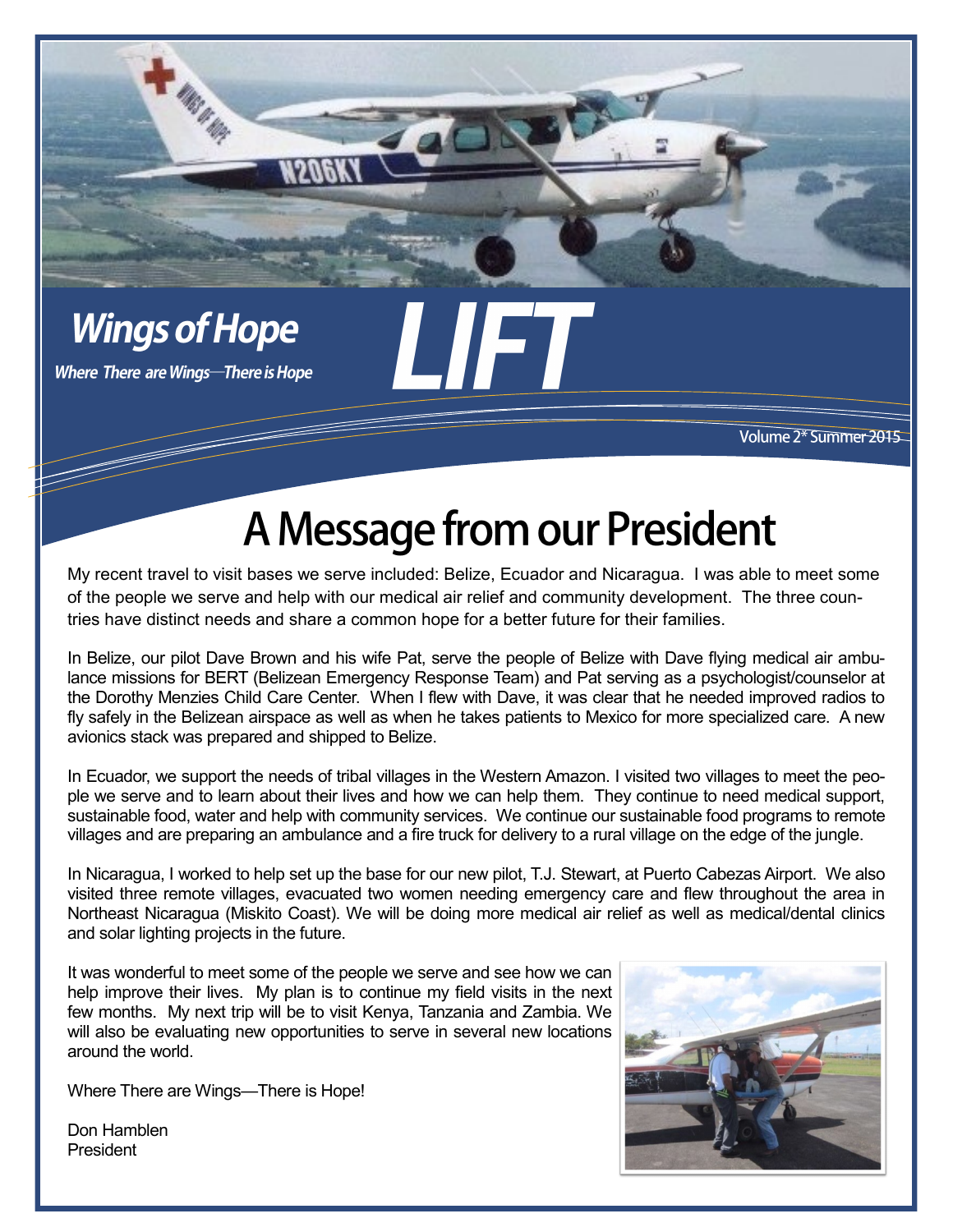### Field Notes : Nicaragua

### **Solar lights increase income, improve health in Nicaragua**

### **StraightUp Solar lights Miskito villages in Nicaragua**



What would you do with a few extra hours in your day? In the first week of March two Wings of Hope volunteers gave Nicaraguan families the chance to find out by giving the gift of light, through solar electrification. The volunteers were part of an innovative new partnership with local solar company StraightUp Solar to electrify villages in remote eastern Nicaragua. They raised \$4,500 and sent two employees, Josh Hill and Matt Reuscher, to three villages in Eastern Nicaragua, impacting about 150 people.

The most meaningful interactions of the trip were with the families themselves. "Just seeing the gratitude and appreciation from the families when we finished the solar install and we could flip the switch and see the lights turn on was amazing," said Hill. "That was by far the best part, knowing that we were

Solar panels provide several extra hours of work, play or study time for these families, without the indoor air pollution and burns common from using kerosene lamps. They are also key for medical emergencies – for instance, being able to see can mean life and death during a difficult middle-of the night birth. For more information on how you can support solar electrification in Nicaragua, contact Laura Helling at 636-537-1302 or laurahelling@wings-of-hope.biz.



## Medical Relief & Air Transport (MAT) Program

bringing something to them that they couldn't afford on their own and would be a significant change for them."



On February 14, 2015, Wings of Hope held it's 13th annual "A Night for Miracles Dinner & Auction, with 100% of the proceeds from the event going directly to funding our MAT Program. The MAT program helps people like Justin and Melissa who were our honored guests for the evening.

Justin was born without both arms and a leg. Wings of Hope flies him on a regular basis from his hometown in Wichita, KS to St. Louis where he is undergoing long term treatment at Shiners hospital. They have elongated the bones in both arms and his leg. He has recently been fitted with a prosthetic leg. He is a veteran flier with Wings of

Hope having flown over 75 times since he was born.

Melissa had to have her right leg amputated due to complications following heart failure while playing volleyball with friends. She heard about Wings of Hope through a family friend and has flown over a dozen times with us. She has a 'never give up' attitude and is making a full recovery.

Thank you to everyone who supported the event and came out to support our MAT Program that evening!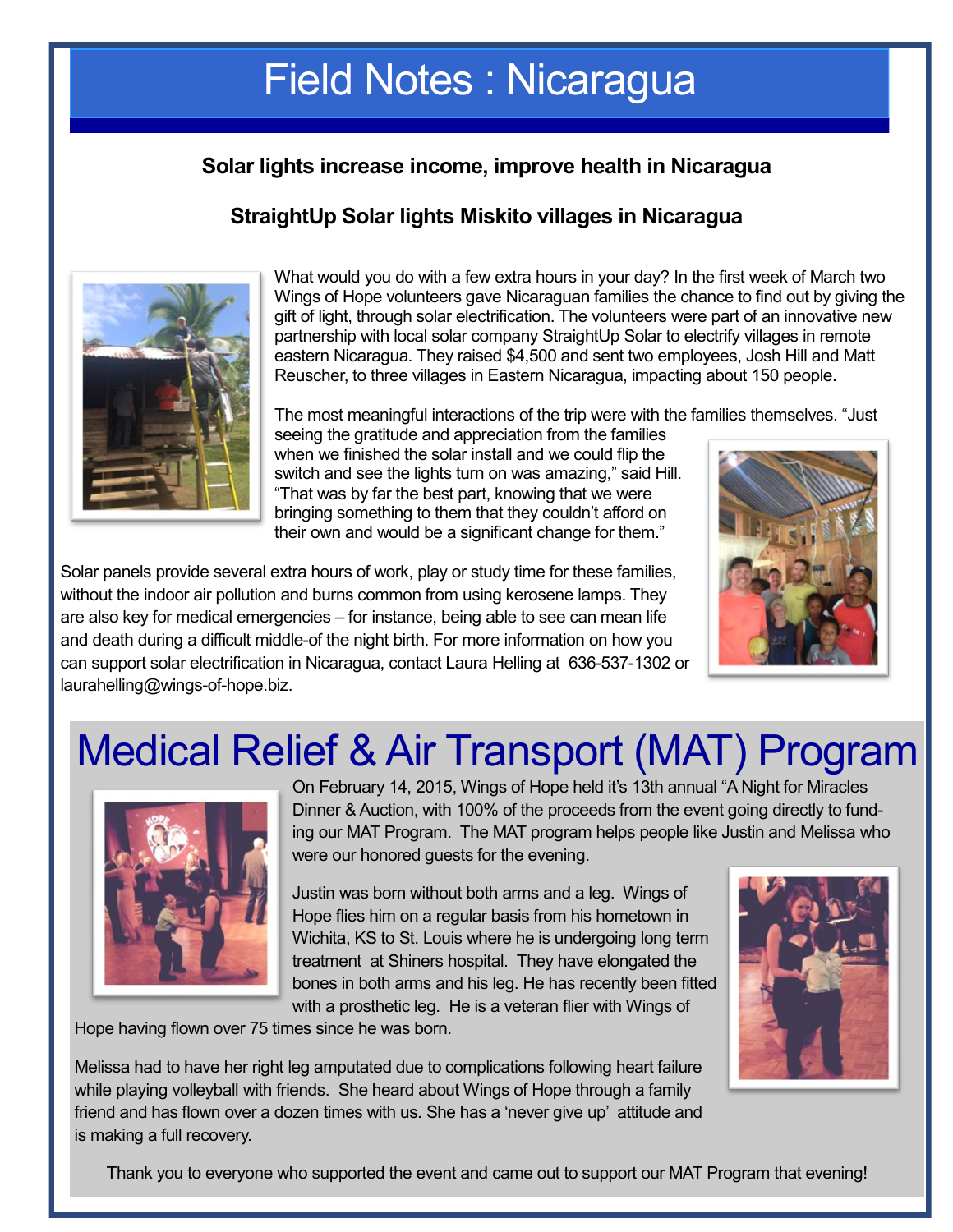### Calendar of Events 2015

June 16 - FOT Meeting June 19 - Ladies Luncheon July 4 - VP Parade July 17 - Airport Appreciation BBQ July 17 - Full Board Meeting October 3 - Fall Donor Party December 18 - Holiday Luncheon



www.facebook.com/wingsofhopeinc



https://twitter.com/wingsofhope\_org



Last year, Wings of Hope's Medical Relief and Air Transport Program received grants from Sam's Club #6252 and Walmart #2600 in Chesterfield MO, just 2 miles from our headquarters, earning the title "Champions For Kids." Within weeks of gaining their commitment, 5 more St. Louis based Walmart locations made impactful donations. To date an additional 13 Sam's Clubs have joined as Champions For Kids and the program continues to grow stronger.

Thank you, Walmart & Sam's Club!!!

# Volunteer Spotlight

#### **For the Love of Adventure…**

Del & Annie Reiff in Tanzania (PIC)

In an organization full of extraordinary volunteers, Del & Annie Reiff stand out. By summer they are Iowa farmers, but when their harvest of corn and soybeans come in each fall, they take off around the world for humanitarian missions – including Guatemala, Belize, Panama, Guyana, Ecuador, Congo, and now Tanzania.



Both Annie and Del are commercial pilots and trained mechanics, so this winter they took on the important work of completing the annual safety inspection of two Wings of Hope planes in Tanzania.

They were amazed by the organization Wings of Hope field director Pat Patten has built there. "Of all the places we've been, involved with all of these different organizations, his commitment to doing it is probably right at the top for me. He really does put everything into it, his whole life. The services he provides are fantastic," says Del. At his Olkokola compound, they run a daily clinic where 60 people line up each morning, and hold mobile clinics in remote villages that his pilots and medical team regularly visit. In addition, he runs a school offering vocational training for disabled Tanzanians, helping them secure meaningful work in their communities.

Del & Annie worked dawn to dusk every day and were able to complete the inspections in seven days, a considerable feat they attributed to good record-keeping and great support on the ground. It was an exhausting trip, but one they found very rewarding. So why do they keep pushing themselves? Del says, "We both do it for the adventure ourselves and we enjoy other cultures. We enjoy living the lifestyle of that culture, and getting to realize there's a huge world out there. And every place has a different style of living - there's a lot we can learn." Annie agrees, "It's great to actually live in another culture for a long enough time to know it as more than just a tourist."

Del reflected on the impact of Wings of Hope around the world: "We've had people born in the airplane, and we've had people die in the airplane. People in the back country, when someone gets ill, they have no options. They may be only 50 miles from medical help, but they can't get there. It saves lives."

Thank you for your years of service, Del & Annie!